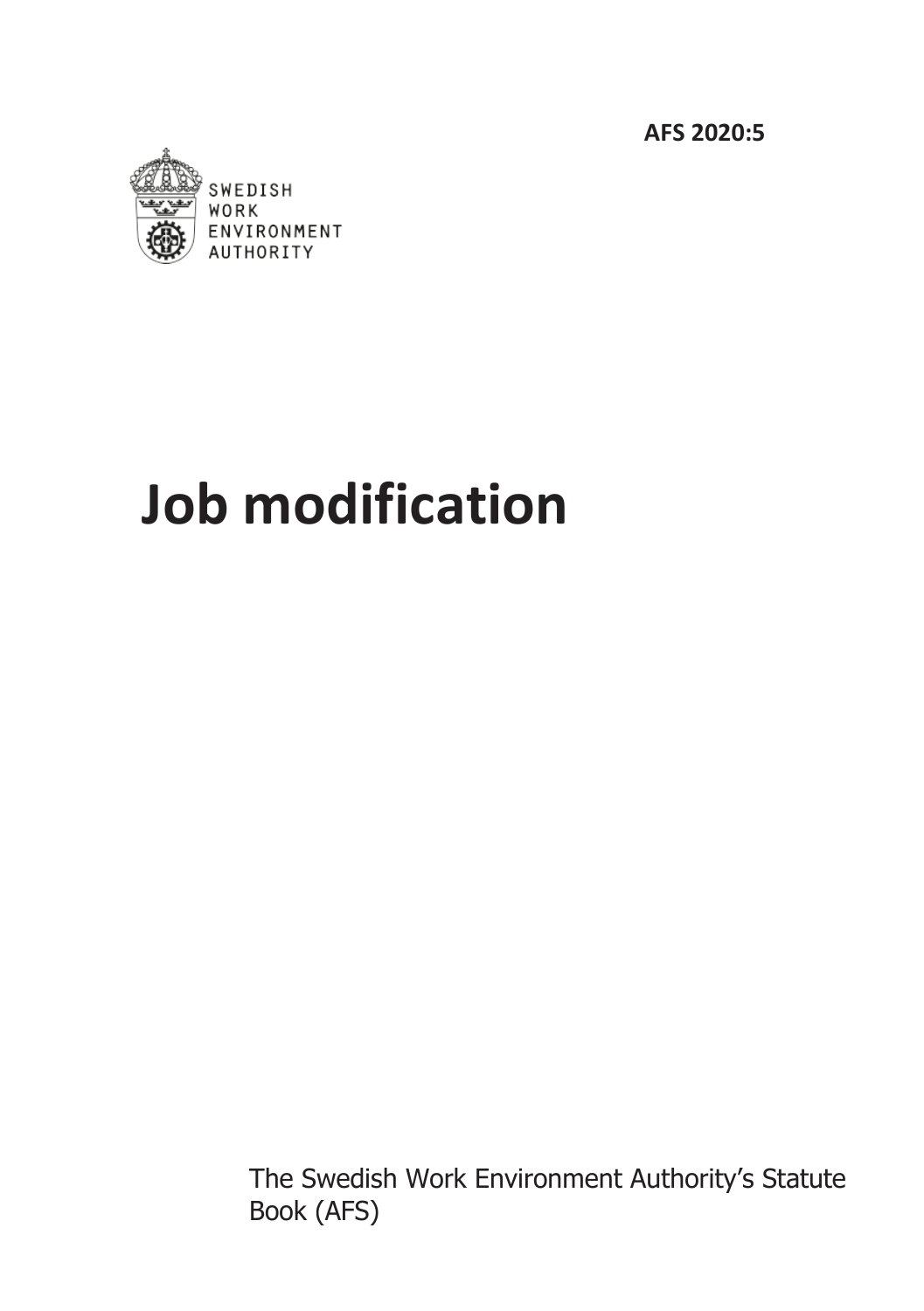

# Job modification

**The Swedish Work Environment Authority's provisions and general recommendations concerning job modification**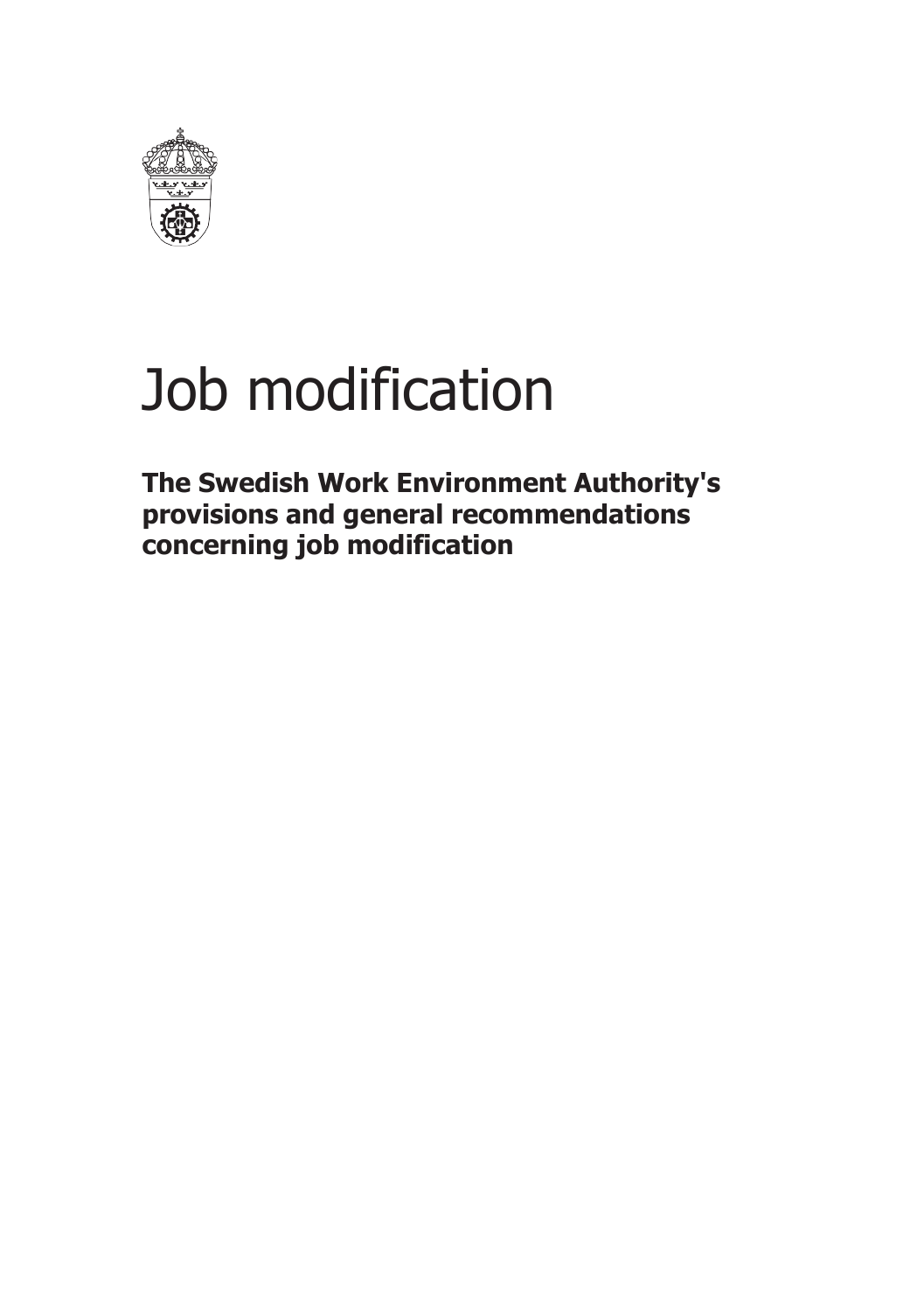# **THE SWEDISH WORK ENVIRONMENT AUTHORITY**

112 79 Stockholm, Telephone: +46 (0)10- 730 90 00 Email: [arbetsmiljoverket@av.se](mailto:arbetsmiljoverket@av.se) [www.av.se](http://www.av.se/)

#### **ADDRESS FOR ORDERS** [Arbetsmiljöverket](mailto:arbetsmiljoverket@av.se)

112 79 Stockholm [Telephone +46 \(0\)10-730 90 00 www.av.se](http://www.av.se/)

#### **Translation**

In the event of disagreement concerning the interpretation and content of this text, the printed Swedish version shall have priority

The Swedish Work Environment Authority's Statute Book (AFS) contains publications of the Authority's provisions and general recommendations.

The provisions are binding regulations. The general recommendations have a different legal status than provisions. They are not binding, but contain recommendations on the application of the provisions indicating how someone can or should act in a certain respect. They can, for example, inform you of suitable ways of meeting the requirements, and they demonstrate practical solutions.

Please note that references to statutes always relate to the original number of the statute. Later amendments and reprints may exist.

As regards amendments and reprints of National Board of Occupational Safety and Health's and the Swedish Work Environment Authority's statutes, please see the latest Register of Provisions and General Recommendations.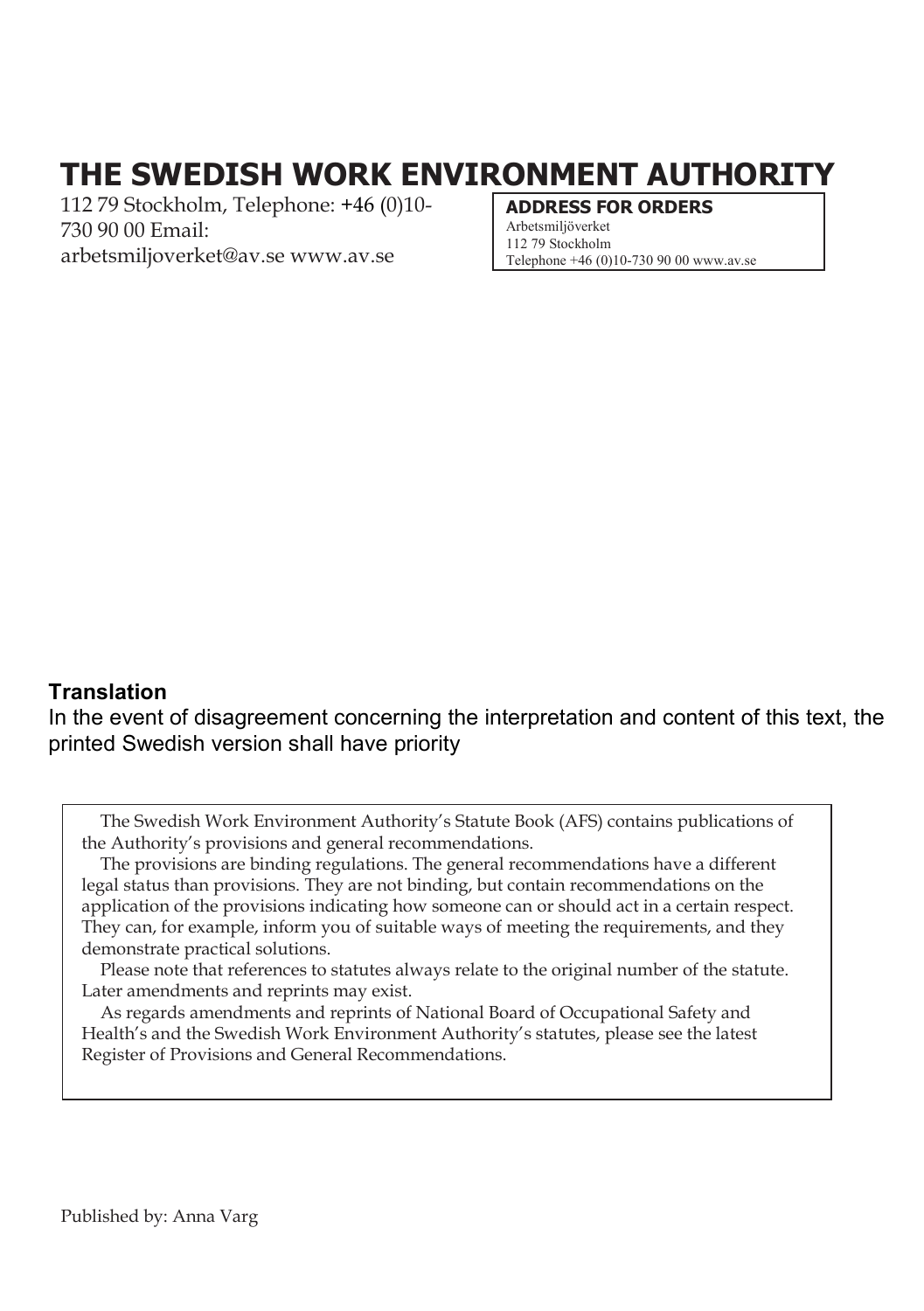# **Contents**

# The Swedish Work Environment Authority's provisions and general recommendations concerning job modification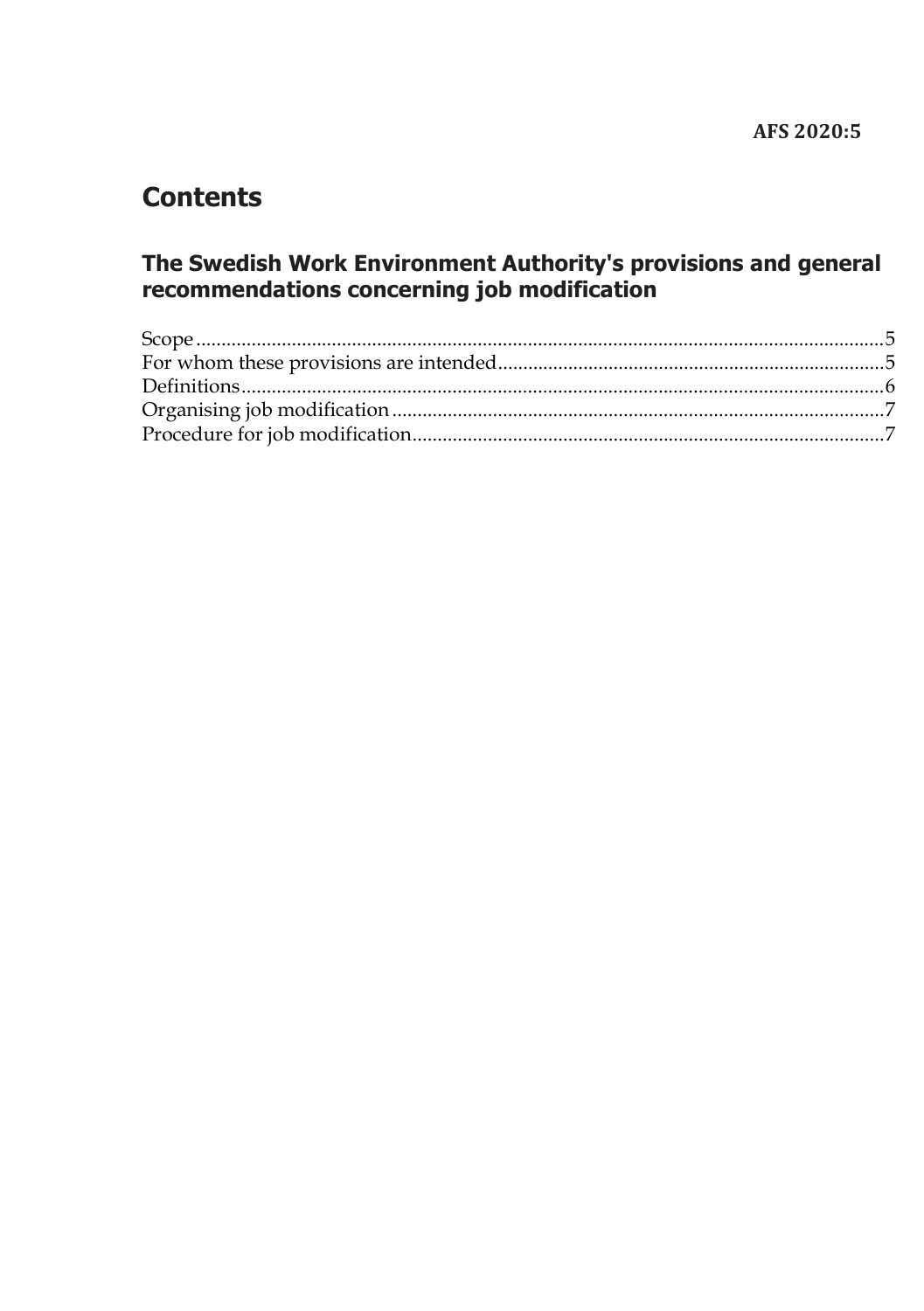# **The Swedish Work Environment Authority's Statute Book (AFS)**



**AFS 2020:5** Published on 15 December 2020

**The Swedish Work Environment Authority's provisions and general recommendations concerning job modification;**

adopted on 1 December 2020.

The Swedish Work Environment Authority decrees the following pursuant to Section 18 of the Work Environment Ordinance (SFS 1977:1166) and establishes the following general recommendations.

## <span id="page-4-0"></span>**Scope**

**Section 1** These provisions apply to the employer's method of organising job modification and procedures applied in order to modify the work environment when necessary for individual employees. The provisions apply to every activity in which employees perform work on behalf of an employer, when job modification is required, despite the measures taken in relation to the general work environment.

## <span id="page-4-1"></span>**For whom these provisions are intended**

**Section 2** The employer is responsible for ensuring that these provisions are followed.

Provisions governing the employer's responsibility for employee rehabilitation can be found in chapter 30 of the Swedish Social Insurance Code.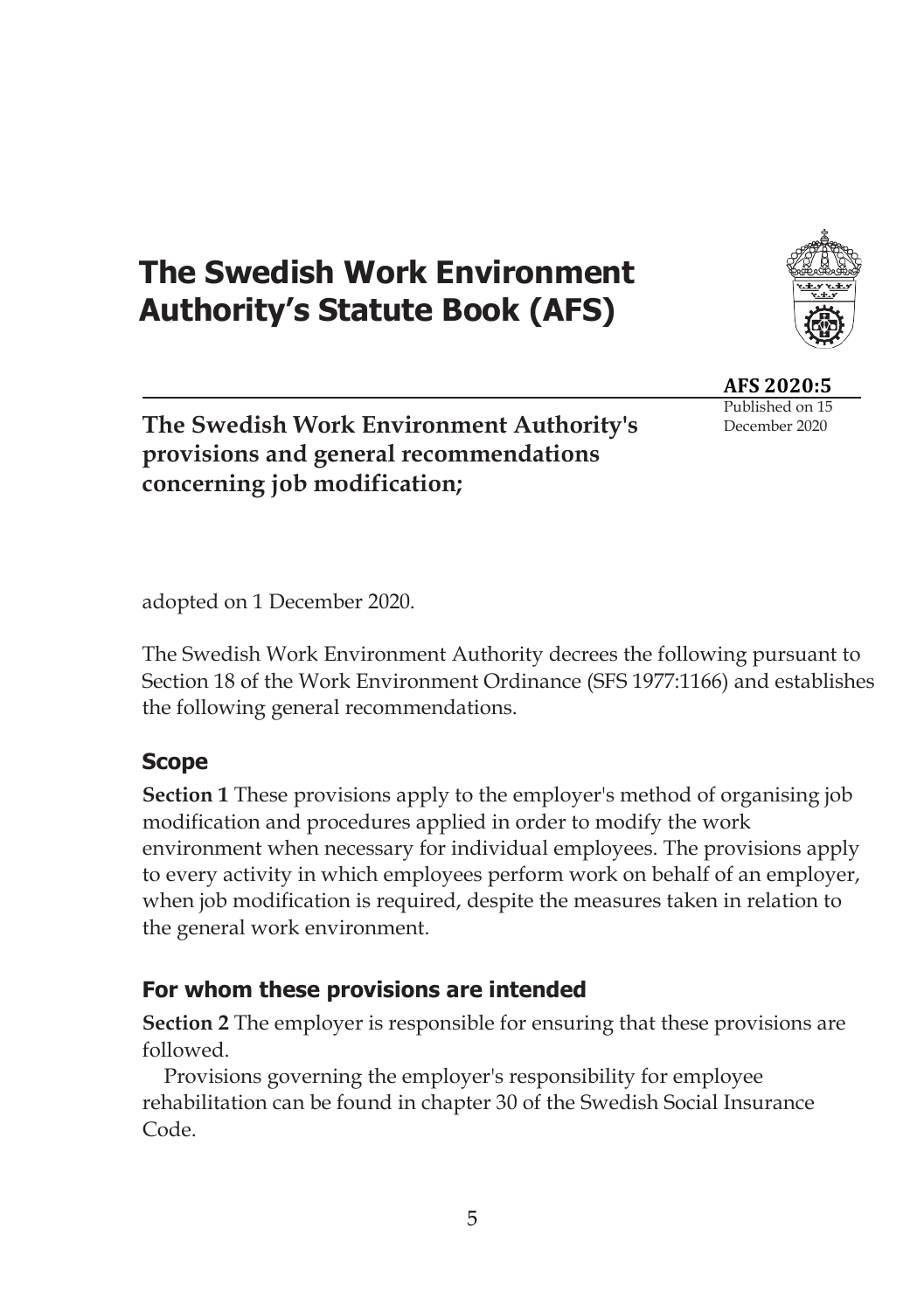## <span id="page-5-0"></span>**Definitions**

**Section 3** In these provisions, the following words are defined as follows:

Job modification Individual measures in the physical, organisational and social work environment that aim to allow an employee with impaired ability to perform normal work, to continue to work or return to his or her work. These measures are applied as preventive action to avoid illness and sick leave, and to help the employee return to work after sick leave. Job modification may be time-limited or permanent.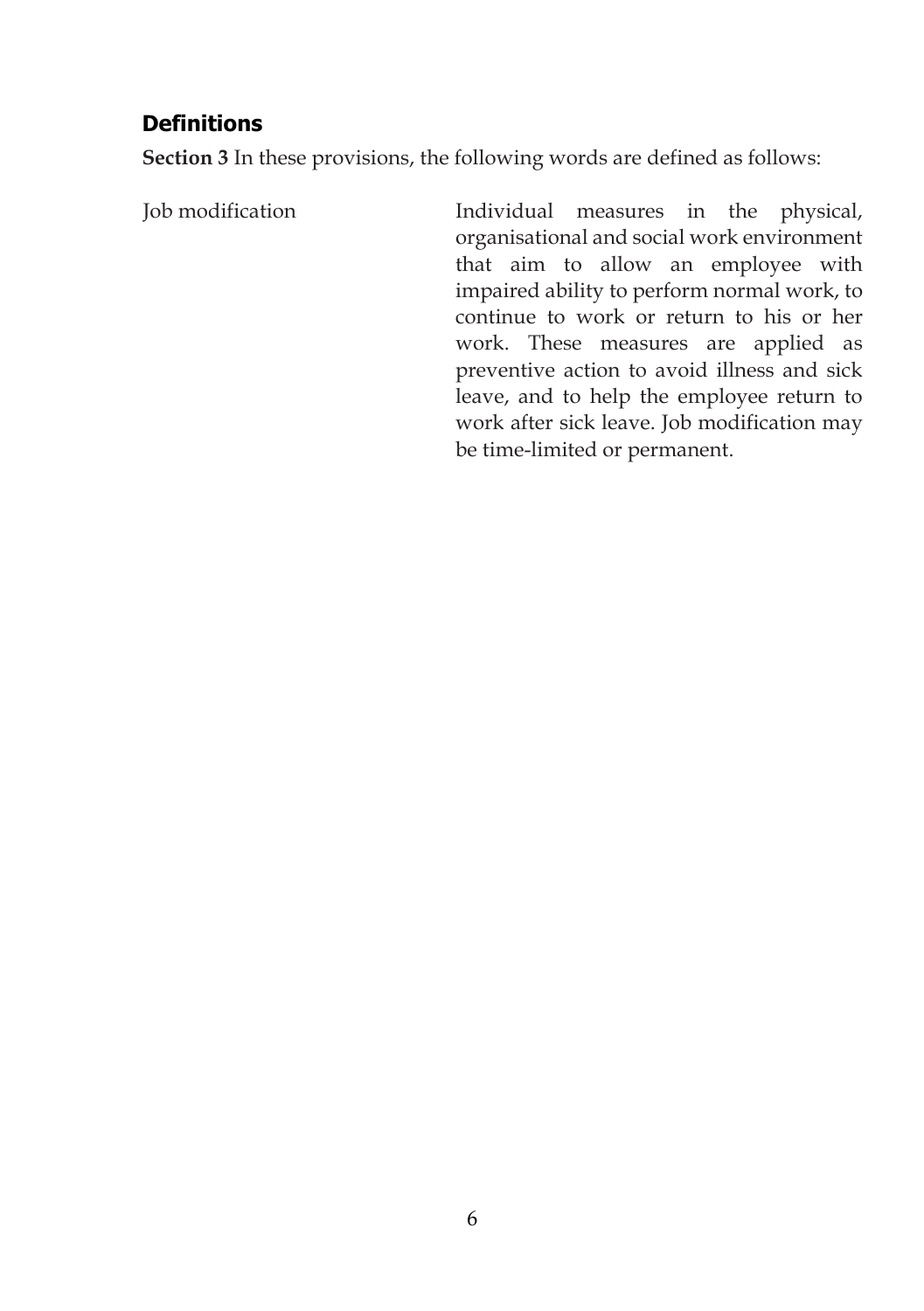### **AFS 2020:5**

### <span id="page-6-0"></span>**Organising job modification**

**Section 4** The employer shall at all times consider whether any of the employees require job modification.

*General recommendations:* This should be carried out in the form of dialogue with the employee. This could take place during meetings already scheduled in the company, or during separate meetings.

**Section 5** The employer shall ensure that routines are in place for receiving information on the need for job modification.

These routines shall specify

1. who shall receive such information,

2. how the information shall be processed, and

3. what the person who receives the information shall do.

The employer shall communicate the routines to all employees. Employers who have 10 or more employees shall have written routines.

## <span id="page-6-1"></span>**Procedure for job modification**

**Section 6** Once the need for job modification has been confirmed, the employer shall

4. as soon as possible, assess and make a decision on how the job modification shall be carried out,

5. then, as soon as possible, carry out the job modification,

6. continuously follow up and check that the job modification is successful, and

7. if necessary, adjust the job modification.

*General recommendations:* Job modification can be carried out in many different ways, such as special work equipment, modified assignments, modified working hours or amendments to allocation of tasks.

The Swedish Work Environment Authority's Provisions on Systematic Work Environment Management contain provisions on engagement of occupational health services or corresponding expert assistance from outside when the organisation itself does not have sufficient competencies to work on job modification.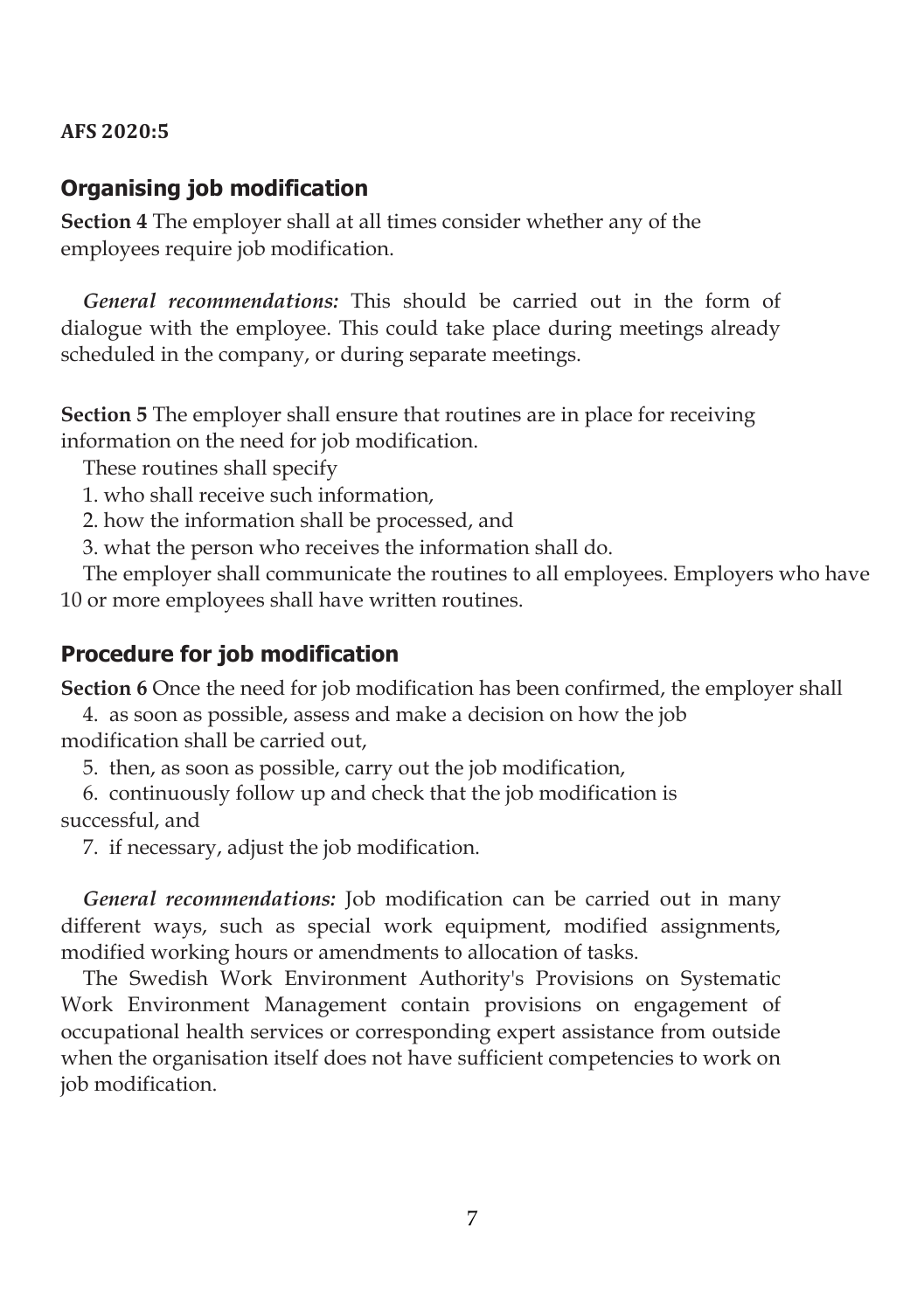**Section 7** The employer shall provide the employee involved with the opportunity to contribute towards the assessment, design and follow-up of the job adaptation.

*General recommendations:* The safety representative's tasks relating to job modification are stipulated in Chapter 6 Section 4 of the Swedish Work Environment Act (1977:1160).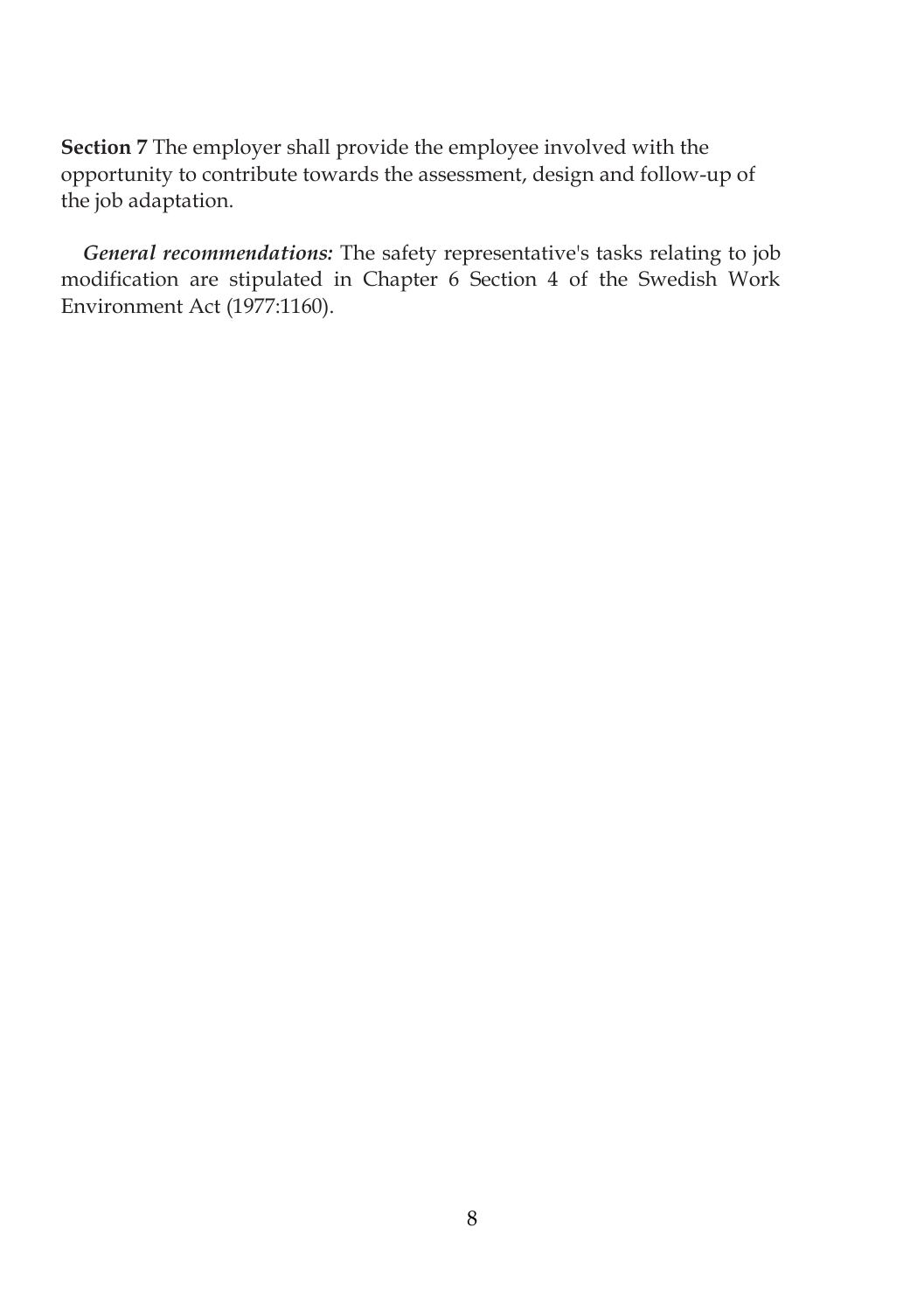ERNA ZELMIN-EKENHEM

Christina Jonsson Anna Varg

<sup>1.</sup> This statute enters into force on 1 June 2021.

<sup>2.</sup> Through this statute, the Swedish Work Environment Authority's Provisions (AFS 1994:1) on job modification and rehabilitation are repealed.